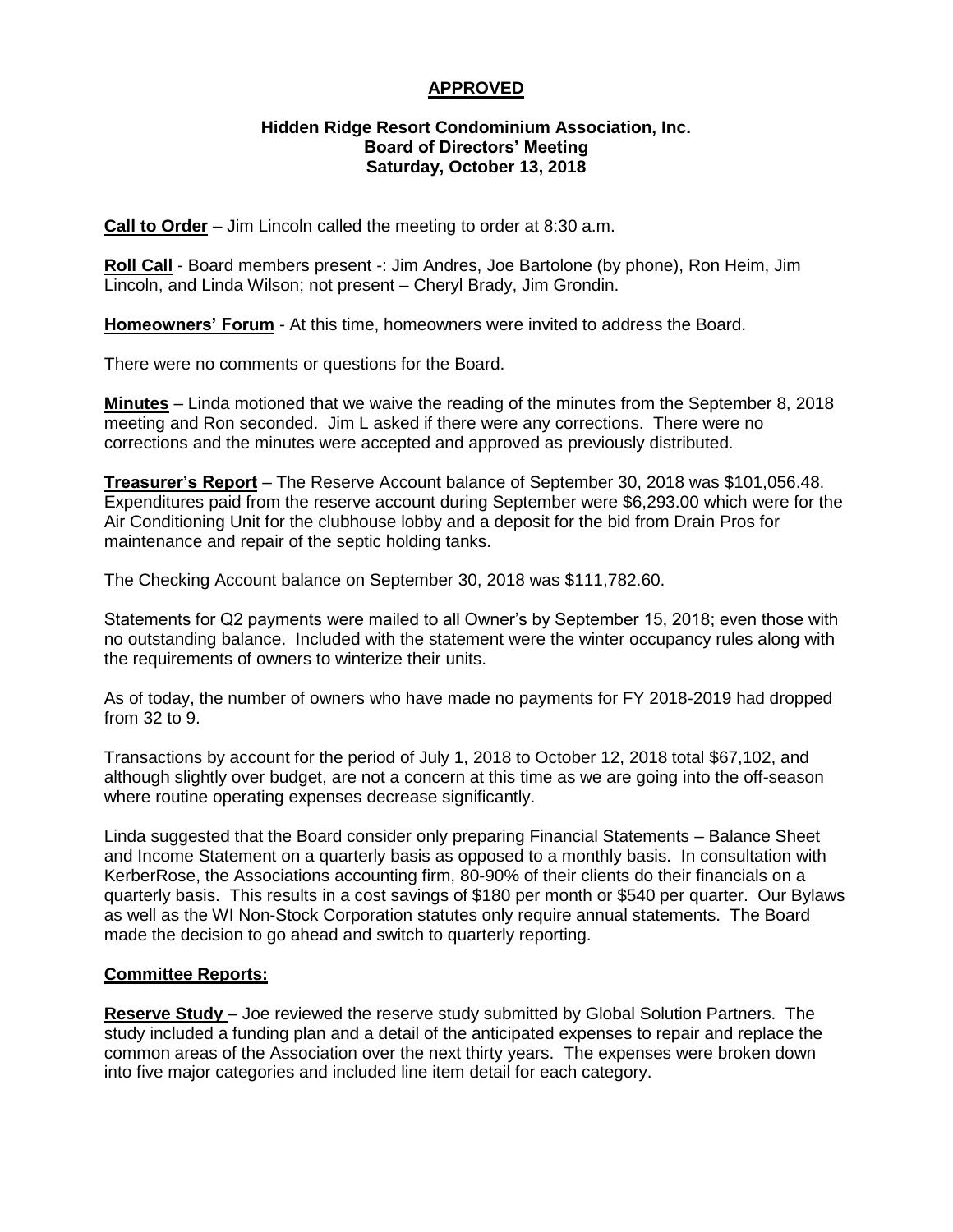As a first step, Joe recommended we review the line item expense detail to ensure that we are comfortable with the remaining useful life, the projected life, and the cost to repair and replace the common elements. In addition to the Board, Joe suggested we should recruit owners or others with knowledge in these areas to assist in our review. Joe will schedule a conference call in January to review our progress.

Once these costs are agreed upon, we can then review multiple funding options in preparation for our annual meeting with the owners next Spring.

**Construction Request Form:** Jim Sawyer introduced a new Construction Request short form specific to tree removal. Following a few minor changes, Jim S. will publish the form on the new website. In addition, Joe will include in future Disclosure Materials packets.

There are still some questions regarding the requirements of unit owners regarding the use of gravel, asphalt and wood on their properties. In addition, guidelines should also be added regarding the installation of concrete slabs and the impact of water line access. Jim will incorporate additional detail in a revised form and publish on the new website. Joe will include in future Disclosure Materials packets.

Joe requested that the margins on the new Construction Request Form be set as "normal" and not "narrow" to facilitate copying and printing of the new form.

Jim S. noted that there were four approved construction request projects that have not been started. Jim will notify Linda and she will send a notice to each of the owners.

**Committee Volunteers –** Dennis Warpinski has removed the rail fence around the clubhouse walkway and installed the new 110v lamp posts. Jim L., Jim A., and Jim S. will work on connecting the lampposts to the clubhouse electrical system. There is a hole next to the walkway that needs to be filled.

Debra Magoon painted the men's and women's showers and bathrooms. Light touch-up is still needed.

Linda indicated that she has some volunteers lined up to refurbish the bulletin boards at the gate entrance and in the clubhouse. The project will be suspended until next Spring.

#### **Maintenance Report** –

Book cabinets in the library are bowing out and may cause the shelf retainers to fail. (no update)

Reminder to notify owners of the scheduled pool shut down for the first few weeks of February to allow for the resurfacing of the pool deck. Jim L. will work with Jim A. to secure a contractor to perform the work and to notify owners.

The exhaust fan for the mechanical room arrived at Synergy. Jim A. will call to schedule the installation. Also, Synergy has requested key access to the clubhouse and mechanical rooms. Jim A. will provide the keys following the installation the new locks.

The leaf dumpster is in place. Owners should be reminded that the dumpster is for leaves and pine needles only.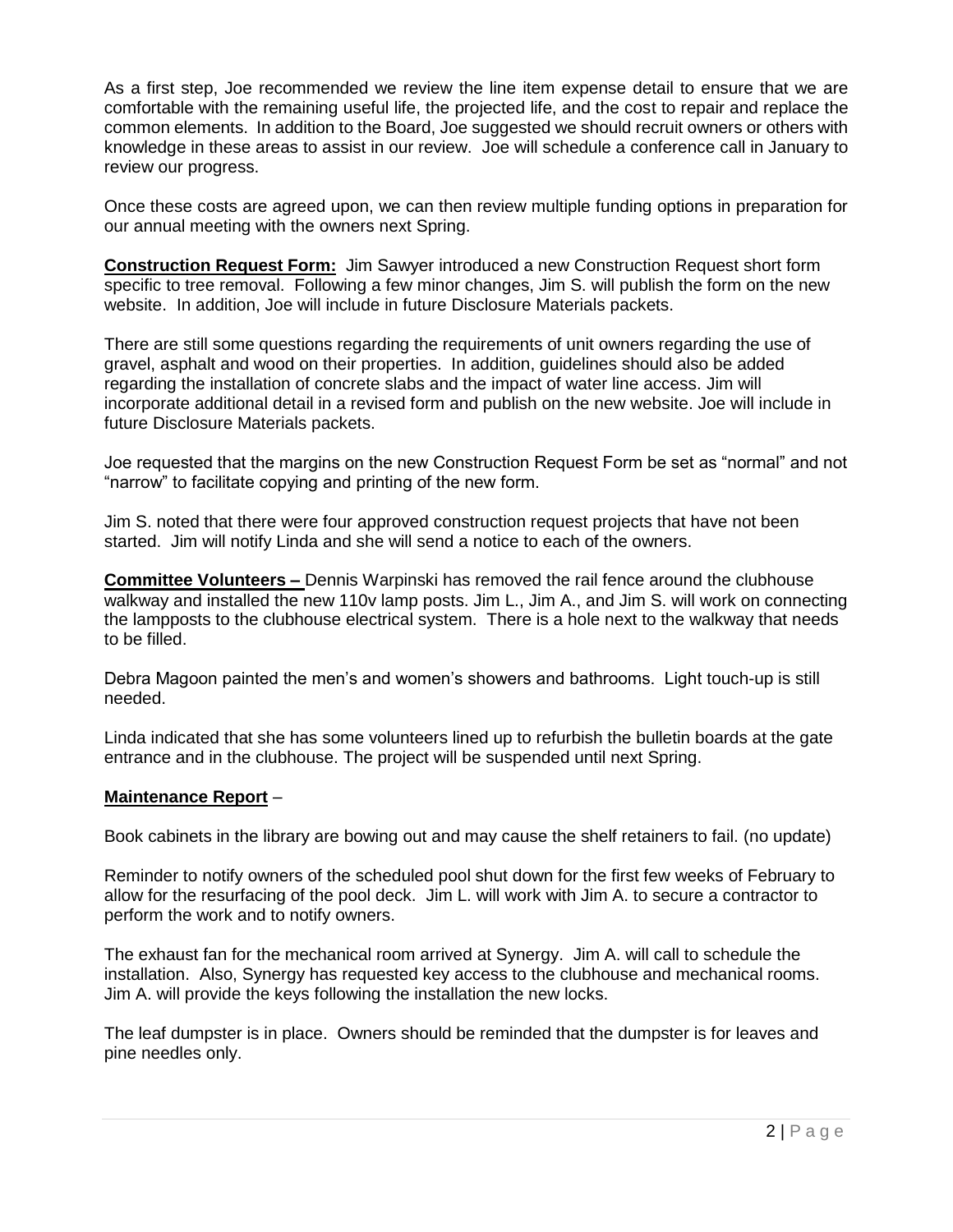Jim A. indicated that he is giving up his responsibility for programming new key fobs and security codes. Jim A. also indicated that he will not be performing other off-season duties as in the past. Jim A. will work with Jim L. on the transition.

There are still communications issues between the computer #2 and the front gate. Through remote diagnostics, Nortech determined there was an issue impacting the connection to the gate controller. The connection is going through a USB Data Fax Voice Modem.

Jim L. will work with Door Guard and Quantum to help identify and fix the issue.

### **Unfinished Business:**

**Computer Services** – Computer #1 is complete. The new Brother color laser printer has been installed and the printer drivers are installed on both Computer#1 and Computer#2.

The new Hidden Ridge Website will be launched shortly. Jim Clark, an owner, will help with updates and posting new information. It was agreed that we would launch the new website with the current photos, the May, 2018 Directory with a reference to a new owners list, and that we would include in the Homes for Sale section, listings for both "For Sale by Owner" and Realtors.

Linda indicated we have approximately 180 out of 201 email addresses entered into our new email communication application (Mail Chimp).

**Security System –** Door Guard provided two proposals to upgrade the current security system – one included a single station monitoring system at \$8,960 and the other a dual monitoring system for \$4,740. Ron motioned and Jim A seconded to accept the Door Guard proposal for the dual monitoring system to upgrade and replace the current system for coverage of the garbage disposal area, front gate, and clubhouse at a cost of \$4,740.

Jim L. will follow-up with Larry Madsen at Door Guard to inform him of our decision and request clarification on the support program provided with the system.

**Street Lighting –** Ron indicated that the test with a frosted light on Ruby Lane appears to have resolved the lighting issue. Ron will secure an estimate to replace all of the lenses that were painted black. New lenses will be frosted and installed next season.

**Secretary Transition** – The transition is completed with the exception of the website information. That will continue until the new website is launched. Joe will notify Barb when the new site goes live.

**Treasurer's Transition** – The transition is complete.

**Clubhouse HVAC** – The installation of the new HVAC for the clubhouse is completed and paid for.

**Areas of Responsibility –** Mail, Phone, Internet throughout off-season. (See attached)

**Septic System Repairs:** Drain Pro will begin the work to repair the access covers and to install the alarms on the holding tanks as noted following the inspection by the Door County Sanitarian on Monday October 15, 2018.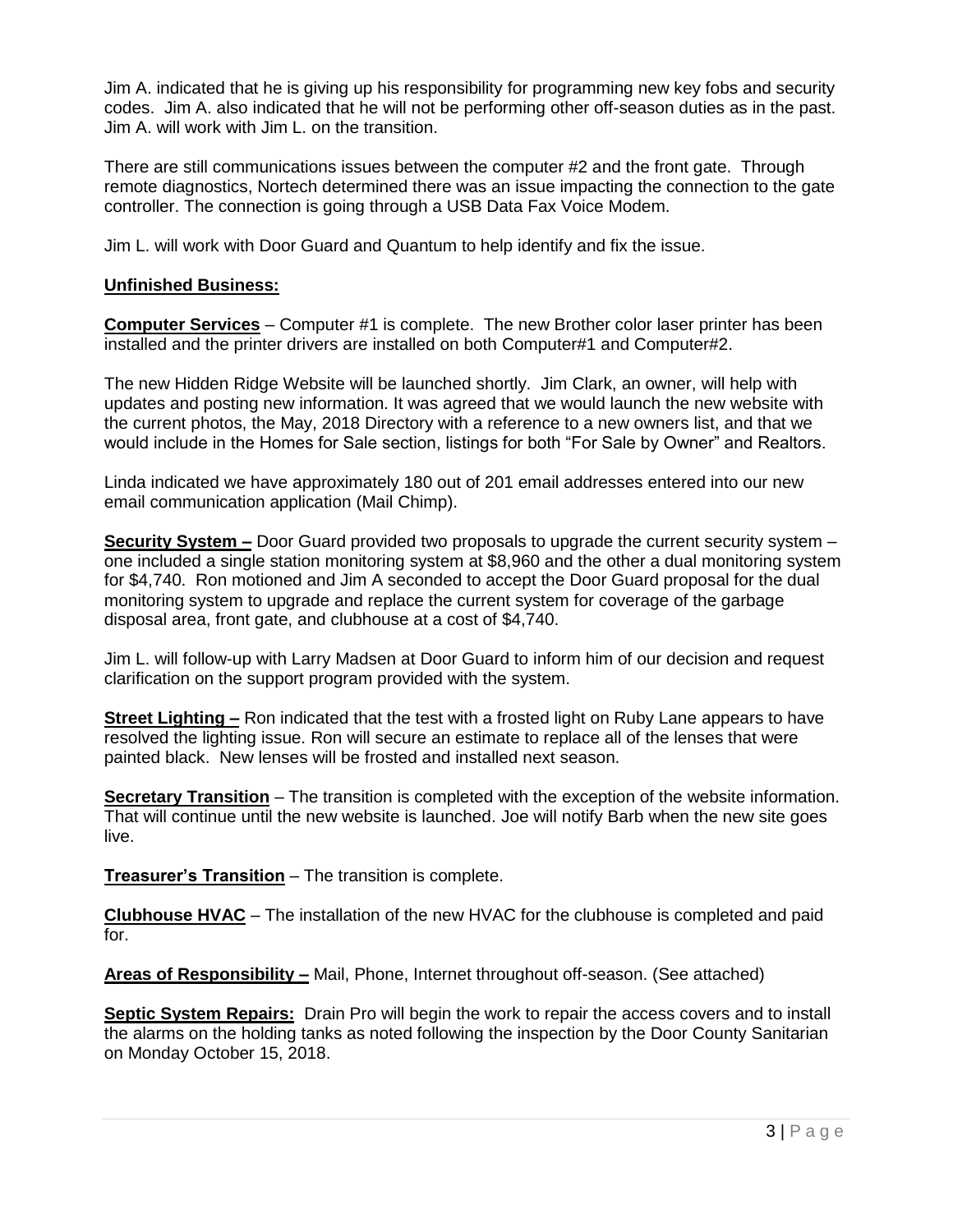**Regulatory Update** – Joe completed the "Disclosure Materials" packet in accordance with WI Statutes 703.33. Joe asked the Board to review and make any recommendations or changes to the various sections of the packet.

**Update Forms** – Joe is in the process of identifying all of the forms and documents used for disclosure, unit sales, information packets, rules, requests, notifications, waivers, and other miscellaneous forms. Once identified, they will be updated with current revision dates, and be available by request or on the Hidden Ridge website. (In process)

**New Owner Orientation Process** – In addition to providing needed information, key fobs and gate codes, Joe recommended that we expand our new owner orientation to be more of a welcoming package. Joe will continue to work with Cheryl and Jim A. (In process)

**Construction Requests** – The following Construction Request was approved:

Unit 101 – John Egli – Tree removal.

. Motion by Linda to approve the construction requests, seconded by Ron. Motion passed unanimously.

**Clubhouse Refrigerator –** Purchased and installed. Requires additional plumbing work to complete installation. Jim L. will contact Eagle Mechanical for assistance.

**Emergency Response –** Jim L. requested a review of the resort's emergency procedures. (In process)

**Year End Review –** See attached Fall Shutdown Schedule.

**Next Meeting** – TBD

**Adjournment** - There being no further business, Ron. motioned, seconded by Linda to adjourn the meeting. The motion passed and the meeting was adjourned at 12:10 p.m.

Submitted by;

Joe Bartolone, Secretary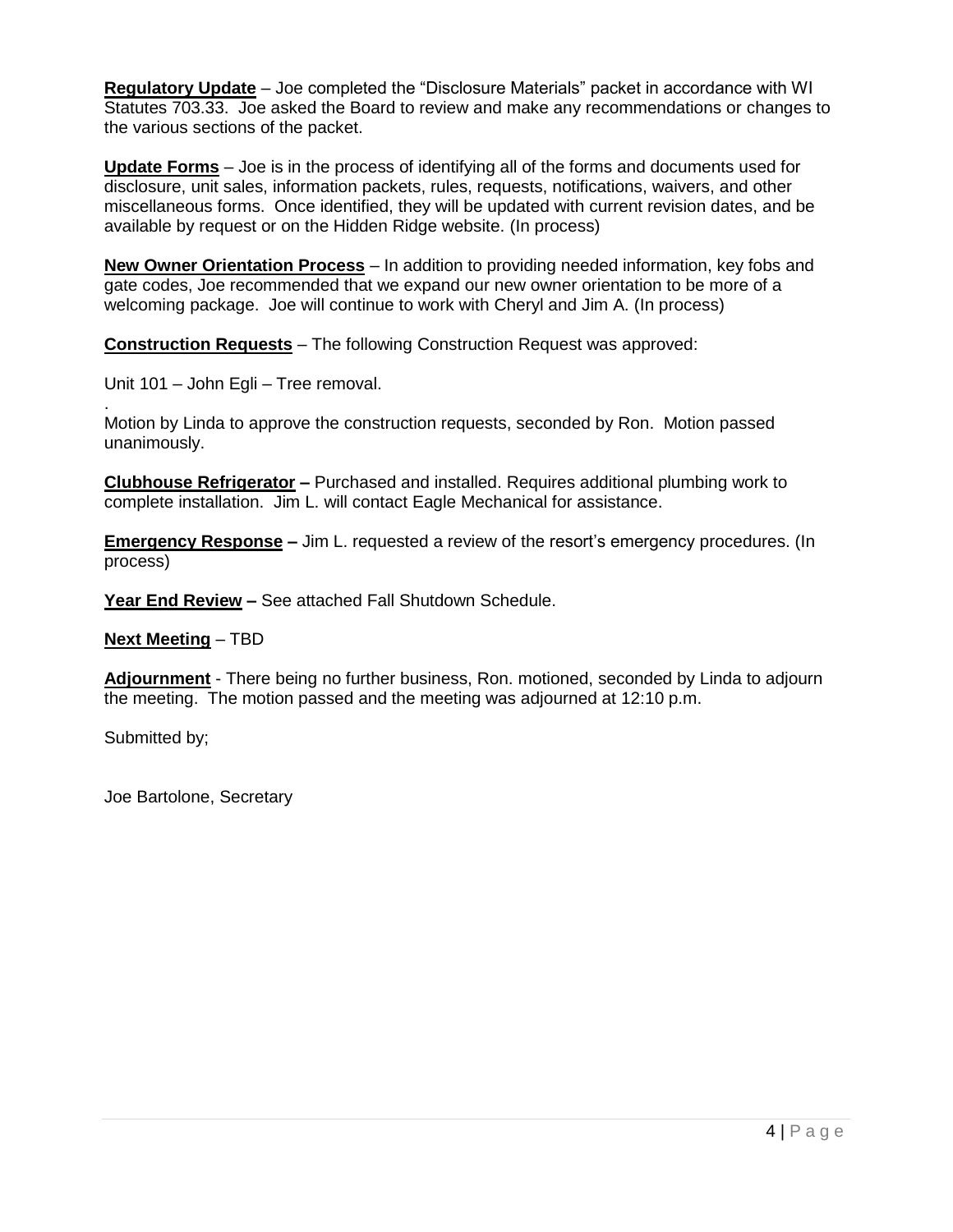# **FALL SHUTDOWN**

| <b>TO DO LIST</b>                                                                                            | <b>RESPONSIBLE</b><br><b>PARTY</b> | <b>COMPLETED DATE</b> |  |  |
|--------------------------------------------------------------------------------------------------------------|------------------------------------|-----------------------|--|--|
| Send "Winter Occupancy Rule"<br>to unit owners                                                               | Joe/Linda                          | September 14, 2018    |  |  |
| Send "Winterization" reminder to<br>unit owners                                                              | Joe/Linda                          | September, 14, 2018   |  |  |
| Schedule shut down date for<br>North Well                                                                    | <b>Steve Neville</b><br>(Jim A.)   |                       |  |  |
| Post notice of well shut down at<br>clubhouse and gate & website                                             | Jim A.                             |                       |  |  |
| Contact Advance Disposal for a<br>dumpster for the leaves                                                    | Jim A.                             | Completed             |  |  |
| Call Advance Disposal after first<br>snowfall and have dumpster<br>picked up and then returned in<br>spring. | Jim L.                             |                       |  |  |
| Contact Advance Disposal to set<br>winter garbage & recyclables<br>pick up schedule                          | Jim L.                             |                       |  |  |
| <b>Contact Steve Neville about</b><br>snowplowing                                                            | Jim L.                             |                       |  |  |
| Check well heaters to make<br>sure they work.                                                                | Jim L.<br>Hill Maint.              |                       |  |  |
| Clean out gutters on clubhouse                                                                               | Jim L.<br>Hill Maint.              |                       |  |  |
| Post notice of pool shut down in<br>February at clubhouse &<br>website                                       | <b>Jim Clark</b>                   |                       |  |  |
| Secure vendor for pool<br>resurfacing                                                                        | Jim L.                             |                       |  |  |
| Post notice in clubhouse and<br>website regarding "off season"<br>contacts                                   | Jim L.                             |                       |  |  |
| "Policing" for winter violations                                                                             | Ron<br>Hill Maint.                 |                       |  |  |